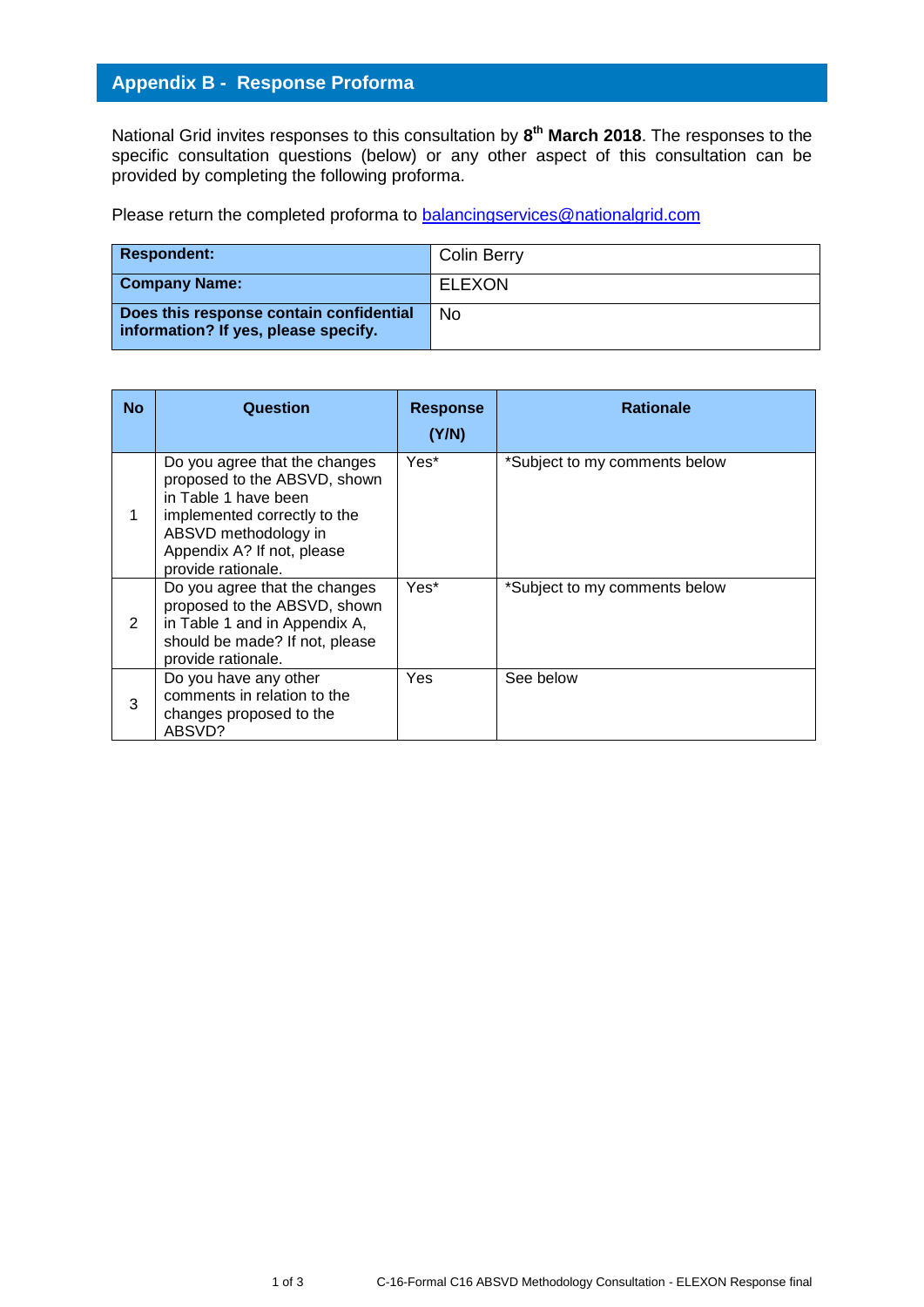## **Review comments**

|   | <b>Section of ABSVD</b><br><b>Methodology</b> | H/M/L | <b>Comment</b>                                                                                                                                                                                                                                                                                                                                                                                                                                                                                                                                                                                                                                                                                                                                                                                                                                                                                                                                                                                                                                                                                                                                                                                                                     |
|---|-----------------------------------------------|-------|------------------------------------------------------------------------------------------------------------------------------------------------------------------------------------------------------------------------------------------------------------------------------------------------------------------------------------------------------------------------------------------------------------------------------------------------------------------------------------------------------------------------------------------------------------------------------------------------------------------------------------------------------------------------------------------------------------------------------------------------------------------------------------------------------------------------------------------------------------------------------------------------------------------------------------------------------------------------------------------------------------------------------------------------------------------------------------------------------------------------------------------------------------------------------------------------------------------------------------|
| 1 | Part C: 1                                     | H     | Version 8.0 of the ABSVD Methodology<br>explicitly excludes non-BM Frequency<br>Response Services from the reporting of<br>ABSVD (whereas v7.1 issued for the<br>informal consultation did not make any<br>reference to non-BM Frequency Response<br>Services (or indeed any non-BM services).<br>The absence in v7.1 caused some<br>confusion, even at the BSC Panel<br>discussion of P354, as to whether non-BM<br>Frequency Response Services would be<br>reported in ABSVD). In general, it would<br>have been helpful if NG had explained the<br>reasons for the proposals in v8.0 and<br>especially for the changes between v7.1<br>and $v8.0$ .<br>It is essential to say why certain Balancing<br>Services are excluded from the scope of<br>the ABSVD Methodology, given that GB<br>EBGL compliance depends on these<br>changes to the ABSVD methodology.<br>That is, Article 49.3. of the of the EBGL<br>states:<br>'For each imbalance adjustment,<br>each TSO shall determine the<br>activated volume of balancing<br>energy calculated pursuant to<br>Article 45 and any volume activated<br>for purposes other than balancing.'<br>Therefore, if non-BM Frequency Response<br>Services are not included in the ABSVD |
|   |                                               |       | Methodology Statement that will become<br>effective in 2019, it is not clear how NG<br>would achieve GB compliance with Article<br>49.3?                                                                                                                                                                                                                                                                                                                                                                                                                                                                                                                                                                                                                                                                                                                                                                                                                                                                                                                                                                                                                                                                                           |
| 2 | Part C: 2                                     | H     | This should also cover the scenario where<br>a BM Participant elects not to nominate a<br>BM Unit for the allocation of ABSVD.<br>"BM Participant" is defined in the Grid Code<br>but your usage in the ABSVD Methodology<br>does not align with this definition.<br>I suggest that the titles of Part B and Part C                                                                                                                                                                                                                                                                                                                                                                                                                                                                                                                                                                                                                                                                                                                                                                                                                                                                                                                |
|   |                                               |       | should be renamed along the lines of:<br>"ABSVD where a BM Unit has<br>been notified by the BSP"; and<br>"ABSVD where no BM Unit has<br>been notified by the BSP"                                                                                                                                                                                                                                                                                                                                                                                                                                                                                                                                                                                                                                                                                                                                                                                                                                                                                                                                                                                                                                                                  |
| 3 | Part C: 2                                     | M     | Suggest including underlined text as<br>follows:<br>"where a party contracts to<br>provide ancillary services that are<br>included in the scope of this<br>ABSVD Methodology directly".                                                                                                                                                                                                                                                                                                                                                                                                                                                                                                                                                                                                                                                                                                                                                                                                                                                                                                                                                                                                                                            |